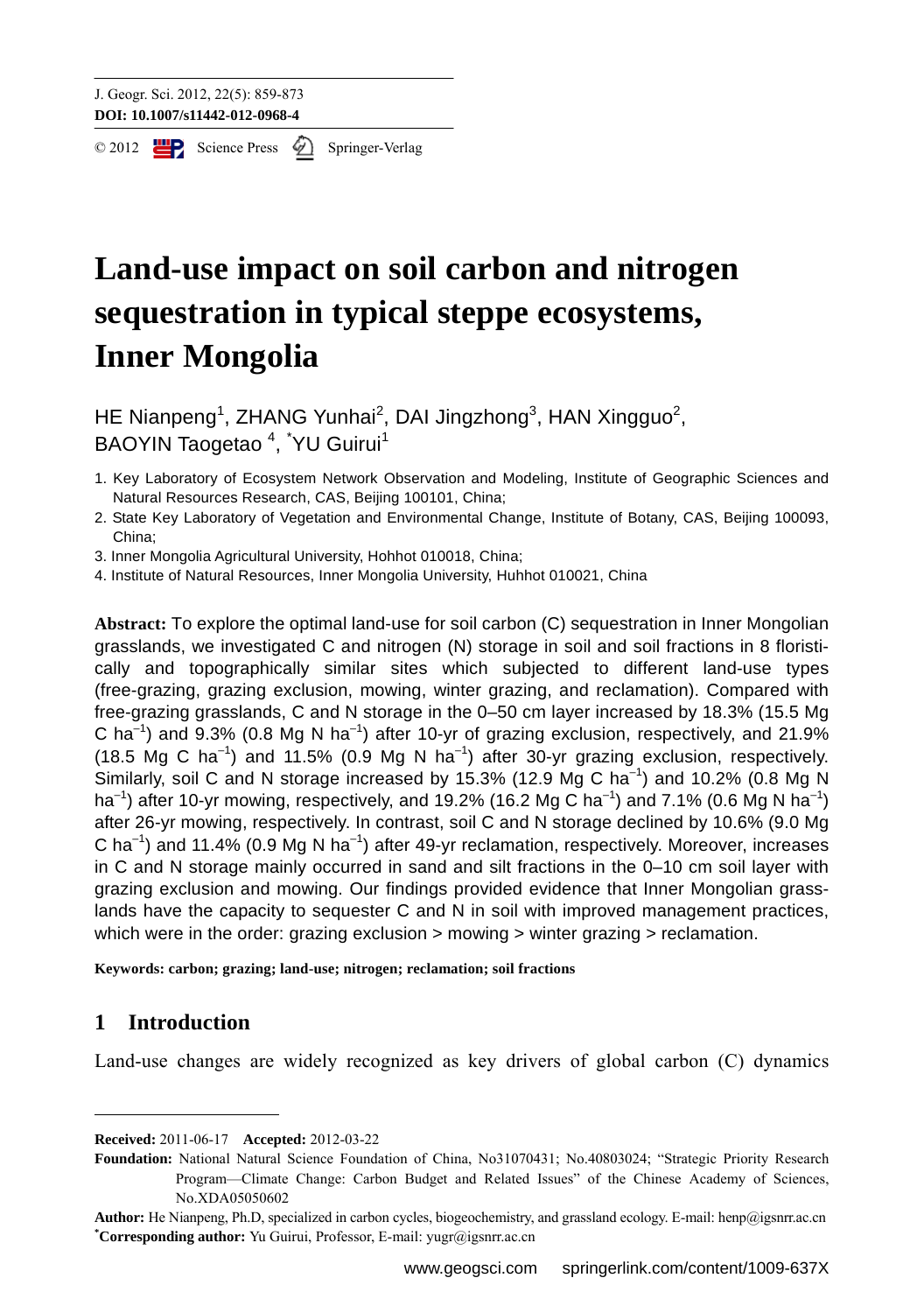(IPCC, 2007; Yang *et al*., 2009), and grasslands have received much attention for their substantial potential to act as C sinks in the past few decades (Post and Kwon, 2000; Conant *et al*., 2001; Guo and Gifford, 2002; Soussana *et al*., 2004, Fang *et al*., 2007). With improved management practices, such as soil fertilization, promotion of native vegetation, and sowing of legumes and replanting perennial grasses, most grasslands worldwide are considered to be C sinks (Conant *et al*., 2001; Jones and Donnelly, 2004; Fang *et al*., 2007). However, overgrazing and poor pasture management have led to the loss of C from soil (Elmore and Asner, 2006; He *et al*., 2008; 2011).

Atmospheric  $CO<sub>2</sub>$  is sequestrated in soil through the deposition and decomposition of litter, roots, root exudates, and other soil organic matter (SOM). SOM can take the form of labile or stable fractions depending on the chemical composition and recalcitrance of the source and the interaction of its physical and chemical environment (Christensen 1992, 2001). With respect to soil C sequestration, attempts have been made to identify SOM fractions which respond more rapidly to land-use changes than bulk SOM, and former thus serve as early indicators for the overall C stock change (Christensen, 2001; Olk and Gregorich, 2006). Nowadays, particle-size fractions of C pools are widely considered as the important factors controlling SOM turnover, and therefore particle-size fractions (sand, silt, and clay) have been used to evaluate the dynamics and turnover of SOM under various land-use and climate changes (Amelung *et al*., 1998; Leifeld and Kögel-Knabner, 2005; Zinn *et al*., 2007; He *et al*., 2009; He *et al*., 2011).

Temperate grasslands in northern China are approximately  $110 \times 10^6$  ha. Any management practices that benefit or impair their soil C storage have important implications for regional and global C budgets (Lal, 2009). Fortunately, the implementation of government initiatives to protect grasslands in China since 1998, such as decreasing grazing intensity, grazing exclusion and mowing, is anticipated to increase soil C storage in this region. Recently, researchers have investigated the effect of grazing exclusion and land reclamation on soil C and N storage in different sites in Inner Mongolian grasslands (Zhou *et al*., 2007; He *et al*., 2008; Wang *et al*., 2009). However, without a direct comparison of different land-use types at the same sites, it is difficult to clarify the optimal approaches for grassland C sequestration in this region.

In the present study, we investigated C and N storage in soil and soil fractions in 8 adjacent grassland plots subjected to free-grazing (FG), winter grazing (WG), 10-yr grazing exclusion (GE10), 30-yr grazing exclusion (GE30), 10-yr mowing (M10), 26-yr mowing (M26), 19-yr reclamation (R19), and 49-yr reclamation (R49), respectively. Our objectives were to (i) assess the influence of different land-use types on the C and N storage in soil and soil fractions, and (ii) explore optimal land-use types for soil C sequestration in Inner Mongolian grasslands.

#### **2 Materials and methods**

#### **2.1 Study area**

The study was conducted in a typical steppe ecosystem in the Mongolian Plateau in northern China (43°33′N, 116°40′E) at the Inner Mongolia Grassland Ecosystem Research Station (IMGERS), Chinese Academy of Sciences (CAS). The climate of this region is semi-arid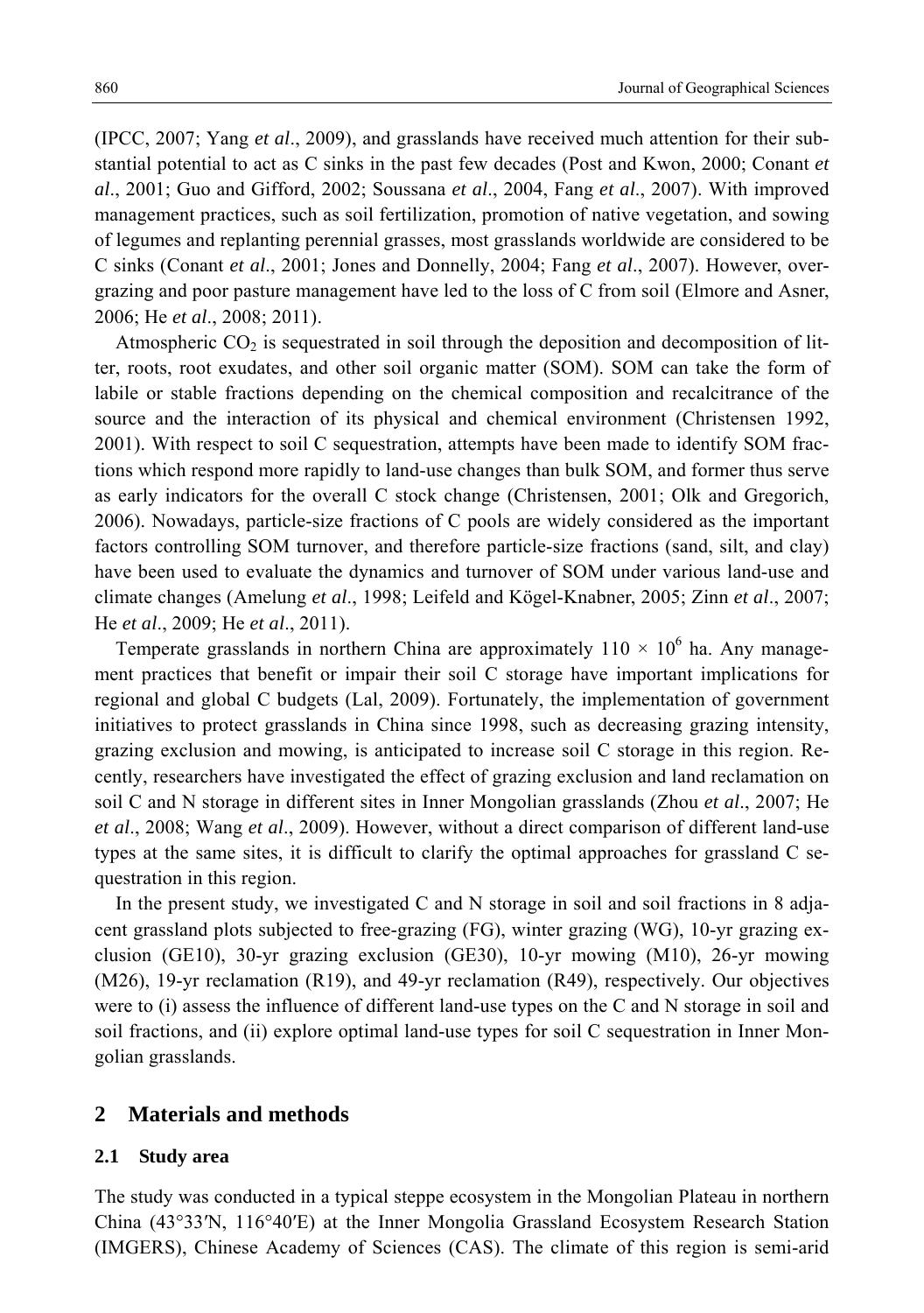continental and the mean annual temperature and precipitation values from 1982 to 2009 were 0.96℃ and 334 mm, respectively. The soil is of the chestnut type, i.e., Calcic Kastanozems. The dominant vegetation comprises grassland plants, i.e., *Leymus chinensis* Tzvel, *Stipa grandis* Smirn., and *Cleistogenes squarrosa* Keng (Chen and Wang, 2000).

# **2.2 Site selection**

Eight experimental plots were selected, and subjected to long-term free-grazing (FG), winter grazing (WG), 10-yr grazing exclusion (GE10), 30-yr grazing exclusion (GE30), 10-yr mowing (M10), 26-yr mowing (M26), 19-yr reclamation (R19), and 49-yr reclamation (R49) (Figure 1). Plot WG had been grazed since the winter 1999. Plots GE30 and GE10 were established by fencing previously free-grazing grasslands in 1979 and 1999, respectively. Plot M10 had been mowed annually since mid-August 1999 (Liu *et al*., 2007), and plot M26 had been mowed annually since 1982 (Bao *et al*., 2004). Plots R49 and R19 had been reclaiming since 1960 and 1990, respectively; the cropping system commonly used on these croplands consisted of a wheat-(*Triticum* spp.) or rapeseed (*Brassica napus*)-fallow rotation. Wheat or rapeseed is usually sowed in early May and harvested in late August. In the fallow year, all the weeds were incorporated into the soil as green manure by plowing. Fertilizers containing 54–83 kg N ha<sup>-1</sup> and 42–71 kg P ha<sup>-1</sup> were applied at sowing once each cropping year. The 8 plots are contiguous, and distributed in the same upper basalt platform with similarly former floristics and topography (Figure 1).



**Figure 1** Experimental plots and their relative positions

# **2.3 Field sampling**

In early May 2009, before tilling, we selected 5 random sampling sites within each plot to serve as replicates. The sites were at least 30 m apart from each other and from the boundary of plots FG, WG, GE10, GE30, R19, and R49. Sampling sites for plots M10 and M26 were based on the originally random sampling quadrants of Liu *et al*. (2007) and Bao *et al*. (2004), respectively. At each sampling site, 3 soil cores (1 m apart) were collected and combined

FG, free-grazing; WG, winter grazing; GE10, 10-yr grazing exclusion; GE30, 30-yr grazing exclusion; M10, 10-yr mowing; M26, 26-yr mowing; R19, 19-yr reclamation; R49, 49-yr reclamation. IMGERS, Inner Mongolia Grassland Ecosystem Research Station (43°33′N, 116°40′E)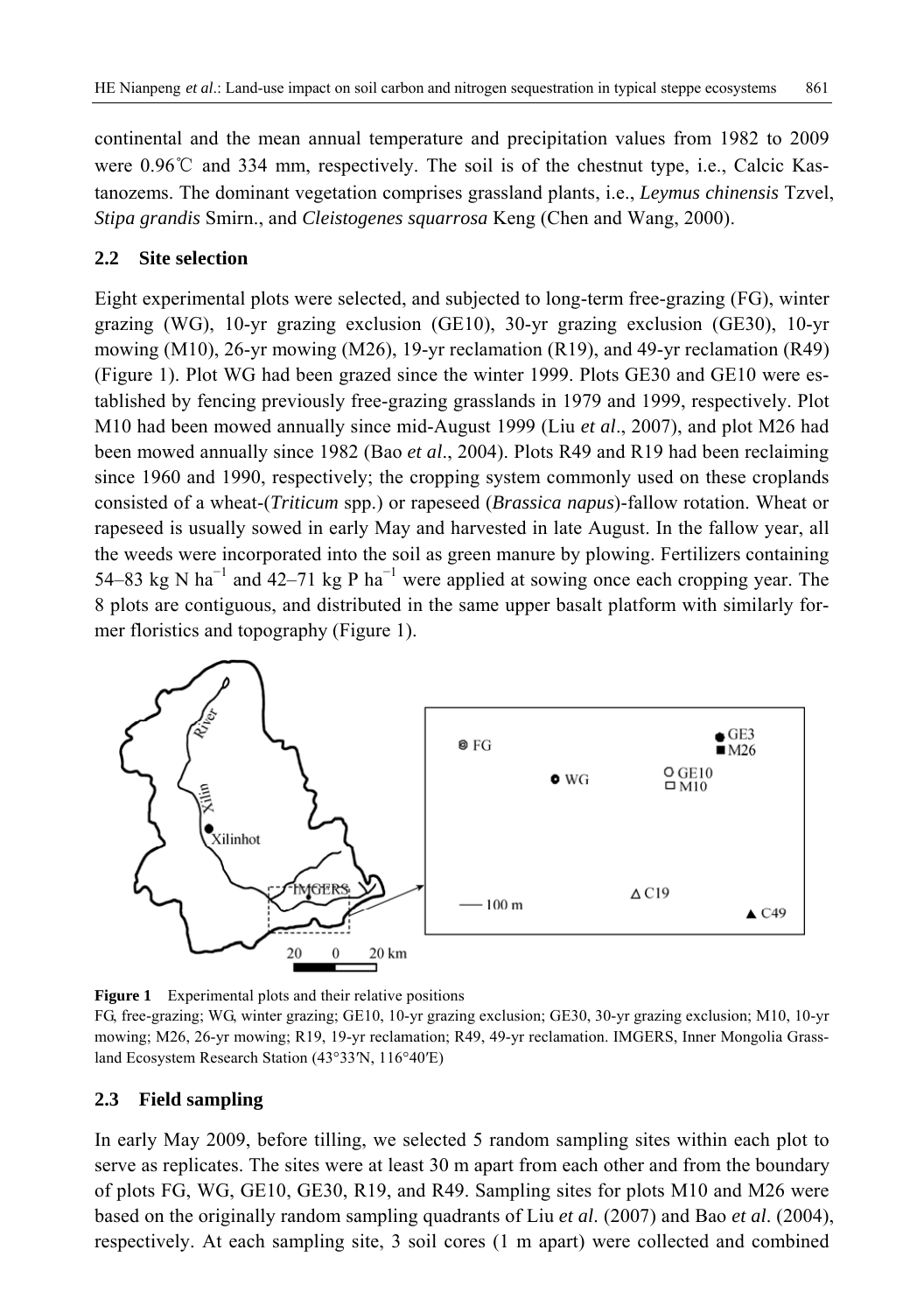from 3 layers at depths of 0–10 cm, 10–30 cm, and 30–50 cm. A total of 15 soil samples were taken from each experimental plot. Soil bulk density was measured using soil cores at depths of 0–10 cm, 10–30 cm, and 30–50 cm, with 3 replicates for each plot (Blake and Hartage, 1986); this allowed us to estimate the mass of C and N at each site.

#### **2.4 Particle-size fractionation and chemical analysis**

We fractionated the soil samples into sand (50–2000 μm), silt (2–50 μm), and clay ( $\leq$   $\mu$ m) fractions using ultrasonic energy to disrupt aggregates, following the methods of Roscoe *et al.* (2000). In brief, after manually removing visible root remnants, 50 g of soil (particles  $\leq$ 2) mm) was dispersed in 250 ml of distilled water using a KS-600 probe-type ultrasonic cell disrupter system (Shanghai Precision and Scientific Instrument Co., Ltd., Shanghai, China) operating for 32 min in continuous mode at 360 W. Under these conditions, the real power input was 56.02 W and the value of applied energy was 430 J  $ml^{-1}$  suspension, as calculated on the basis of equations from Roscoe *et al*. (2000). Sand (50–2000 μm) and coarse silt  $(20-50 \text{ µm})$  were separated by wet sieving. To further separate fine silt  $(2-20 \text{ µm})$  and clay ( $\leq$  µm), the samples were centrifuged repeatedly at 150  $\times$  g for 5 min. The supernatants were collected in 250-ml centrifuge bottles and centrifuged at  $3900 \times g$  for 30 min; the precipitated fraction was referred to as clay. All of the fractions were dried at 50℃ and ground for chemical analysis.

## **2.5 Calculations**

Soil organic carbon (SOC, Mg C ha<sup>-1</sup>) and total nitrogen (STN, Mg N ha<sup>-1</sup>) storage was calculated on a ground area basis to 50 cm soil depths as follows:

$$
SOC = \sum D_i \times S_i \times B_i \times OM_i \div 100
$$
  

$$
STN = \sum D_i \times S_i \times B_i \times TN_i \div 100
$$

where  $D_i$ ,  $S_i$ ,  $B_i$ ,  $OM_i$  and  $TN_i$  represent soil thickness (cm), cross-sectional area (ha), bulk density (g cm<sup>-3</sup>), organic C content (%), and total N content (%), respectively;  $i = 1, 2$ , and 3.

Similarly, C and N storage (Mg C ha<sup>-1</sup> and Mg N ha<sup>-1</sup>, respectively) in soil fractions (sand, silt, and clay) was calculated as follows:

$$
C_{\text{storage}}(\text{fraction}_{i}) = C_{con.}(\text{fraction}_{i}) \times F \times D \times S \times B \div 10^{5}
$$
  

$$
N_{\text{storage}}(\text{fraction}_{i}) = N_{con.}(\text{fraction}_{i}) \times F \times D \times S \times B \div 10^{5}
$$

where  $C_{con}$  (*fraction<sub>i</sub>*) is the C content of the soil fraction (%),  $N_{con}$  (*fraction<sub>i</sub>*) is the N content of the soil fraction (%), and *F* is the content of fraction in the soil (g fraction kg<sup>-1</sup> soil). Moreover, storage of SOC and STN, in the 0–10 cm, 10–30 cm, and 30–50 cm soil layers were standardized to 1 cm depth in order to better compare the differences among soil layers (Tables 3 and 4).

## **2.6 Statistical analysis**

All data are presented as mean  $\pm$  1 SD (n = 5). One-way ANOVA (with Duncan's post-hoc test for multiple comparisons) was used to evaluate the influence of land-use types on C and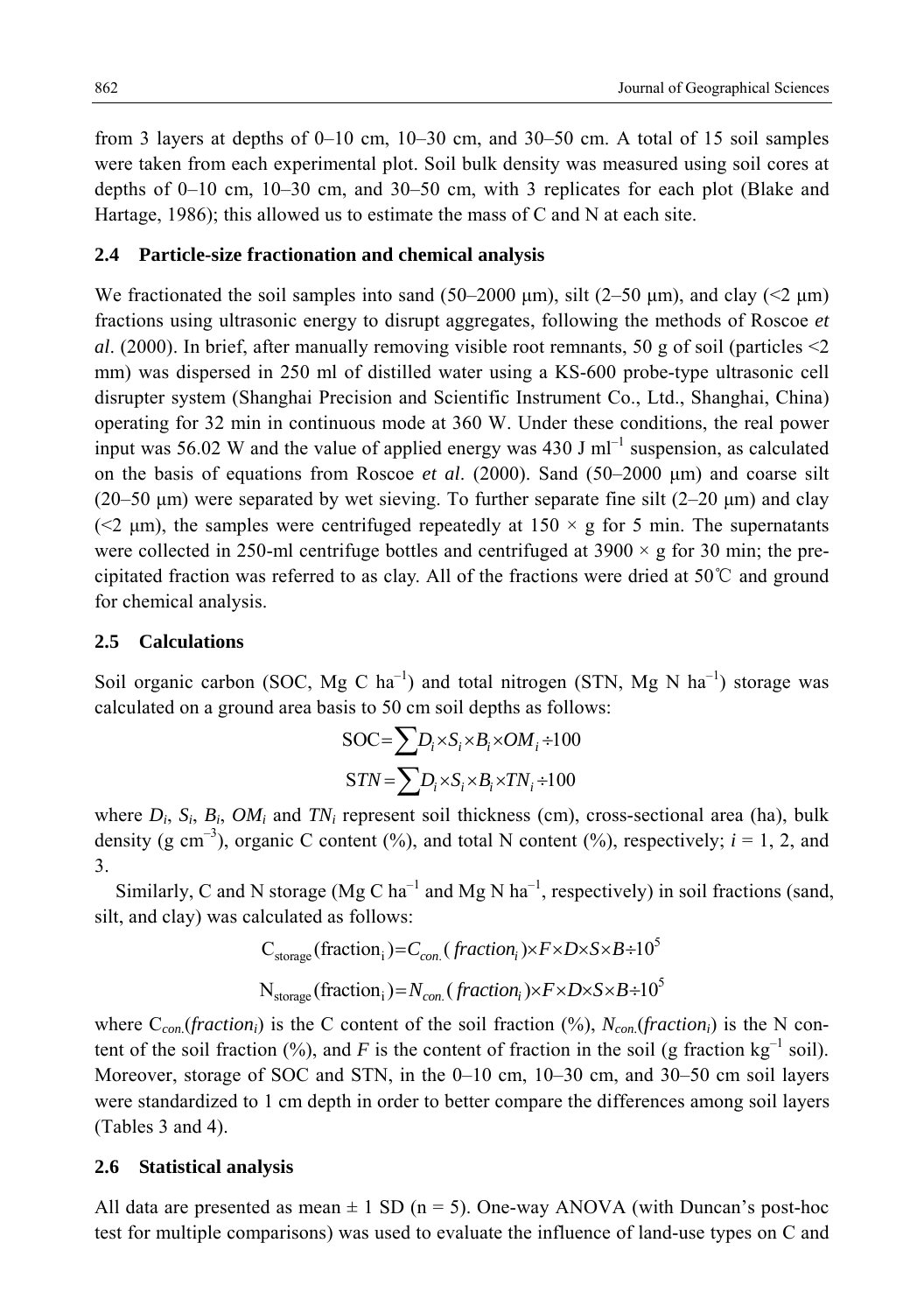N storage in soil and soil fractions. A significance level of *P* < 0.05 was used for all tests. All analyses were conducted following the program SPSS, ver. 11.0.

# **3 Results and discussion**

## **3.1 Bulk density and particle-size fractions**

Compared with plot FG, grazing exclusion or mowing significantly decreased bulk density (BD) in the 0–10 cm soil layer ( $P < 0.01$ ), whereas reclamation increased soil BD ( $P < 0.01$ ) (Table 1). BD was not significantly different among land-use types in the 10–30 cm and

| Depth (cm) | <b>Sites</b>    | Particle-size fractions                                 | Bulk density                              |                                                          |                               |
|------------|-----------------|---------------------------------------------------------|-------------------------------------------|----------------------------------------------------------|-------------------------------|
|            |                 | Sand (50-2000 µm)<br>$(g \text{ kg}^{-1} \text{ soil})$ | Silt $(2-50 \mu m)$<br>$(g kg^{-1} soil)$ | Clay $(< 2 \mu m)$<br>$(g \text{ kg}^{-1} \text{ soil})$ | $(g \text{ cm}^{-3})$         |
| $0 - 10$   | $FG^{\dagger}$  | $747.7 \pm 26.4$ <sup>a‡</sup>                          | $226.1 \pm 29.4^{\text{a}}$               | $26.3 \pm 5.3$ <sup>a</sup>                              | $1.40 \pm 0.02$ <sup>a</sup>  |
|            | WG              | $720.5 \pm 17.9$ <sup>ab</sup>                          | $253.4 \pm 14.5^{ab}$                     | $26.1 \pm 3.5^{\text{a}}$                                | $1.38 \pm 0.02$ <sup>ab</sup> |
|            | GE10            | $694.3 \pm 5.1$ bc                                      | $273.9 \pm 8.2$ <sup>abc</sup>            | $31.8 \pm 6.0^{\text{a}}$                                | $1.34 \pm 0.03$ <sup>c</sup>  |
|            | GE30            | $708.6 \pm 17.2$ <sup>abc</sup>                         | $256.6 \pm 13.1$ <sup>abc</sup>           | $34.8 \pm 4.2$ <sup>a</sup>                              | $1.28 \pm 0.02$ <sup>d</sup>  |
|            | M10             | $660.4 \pm 10.5$ <sup>c</sup>                           | $309.4 \pm 12.0$ <sup>c</sup>             | $30.2 \pm 9.7$ <sup>a</sup>                              | $1.31 \pm 0.01$ <sup>d</sup>  |
|            | M26             | $710.5 \pm 53.5$ <sup>bc</sup>                          | $258.3 \pm 49.1$ <sup>abc</sup>           | $31.2 \pm 4.9^{\text{a}}$                                | $1.34 \pm 0.03$ <sup>c</sup>  |
|            | R <sub>19</sub> | $685.2 \pm 8.2^{\text{bc}}$                             | $289.1 \pm 9.7^{\text{bc}}$               | $25.7 \pm 6.4^{\text{a}}$                                | $1.34 \pm 0.03$ <sup>c</sup>  |
|            | R49             | $719.5 \pm 39.2$ <sup>bc</sup>                          | $254.3 \pm 36.9$ <sup>abc</sup>           | $26.3 \pm 3.3$ <sup>a</sup>                              | $1.36 \pm 0.01$ <sup>bc</sup> |
|            | F-value         | $2.52*$                                                 | $2.36*$                                   | 1.28 <sup>NS</sup>                                       | $15.20$ **                    |
| $10 - 30$  | FG              | $733.3 \pm 5.1^{\circ}$                                 | $239.7 \pm 9.8^{\text{a}}$                | $26.9 \pm 6.0^{\text{a}}$                                | $1.44 \pm 0.02$ <sup>a</sup>  |
|            | WG              | $718.7 \pm 31.4^{ab}$                                   | $249.7 \pm 29.6$ <sup>ab</sup>            | $31.6 \pm 3.1^{\circ}$                                   | $1.44 \pm 0.02$ <sup>a</sup>  |
|            | GE10            | $728.3 \pm 21.1$ <sup>ab</sup>                          | $239.5 \pm 15.2^{\text{a}}$               | $32.3 \pm 7.5^{\text{a}}$                                | $1.43 \pm 0.02$ <sup>a</sup>  |
|            | GE30            | $730.2 \pm 16.5^{\text{a}}$                             | $235.6 \pm 17.7^{\text{a}}$               | $34.2 \pm 3.9^{\text{a}}$                                | $1.42 \pm 0.04$ <sup>a</sup>  |
|            | M10             | $688.1 \pm 43.2$ <sup>ab</sup>                          | $282.8 \pm 35.8^{ab}$                     | $29.1 \pm 13.0^{\text{a}}$                               | $1.43 \pm 0.01$ <sup>a</sup>  |
|            | M26             | $704.5 \pm 24.6$ <sup>ab</sup>                          | $264.7 \pm 20.5$ <sup>ab</sup>            | $30.8 \pm 4.9^{\text{a}}$                                | $1.43 \pm 0.02$ <sup>a</sup>  |
|            | R <sub>19</sub> | $681.8 \pm 13.8^{\mathrm{b}}$                           | $287.9 \pm 13.6^{\mathrm{b}}$             | $30.2 \pm 10.2$ <sup>a</sup>                             | $1.45 \pm 0.02$ <sup>a</sup>  |
|            | R49             | $721.6 \pm 33.7$ <sup>ab</sup>                          | $250.0 \pm 33.9$ <sup>ab</sup>            | $28.5 \pm 2.1$ <sup>a</sup>                              | $1.48 \pm 0.02^{\mathrm{b}}$  |
|            | F-value         | 1.87 <sup>NS</sup>                                      | 2.29 <sup>NS</sup>                        | 0.34 <sup>NS</sup>                                       | 3.03 <sup>NS</sup>            |
| $30 - 50$  | FG              | $751.1 \pm 33.6^{\text{a}}$                             | $221.5 \pm 31.5^{\text{a}}$               | $27.4 \pm 6.2$ <sup>a</sup>                              | $1.50 \pm 0.02$ <sup>a</sup>  |
|            | WG              | $741.5 \pm 7.6$ <sup>ab</sup>                           | $227.9 \pm 6.1^{ab}$                      | $30.6 \pm 5.0^{\text{a}}$                                | $1.49 \pm 0.02$ <sup>a</sup>  |
|            | GE10            | 741.6 $\pm$ 18.1 <sup>ab</sup>                          | $228.3 \pm 17.5^{ab}$                     | $30.1 \pm 2.2$ <sup>a</sup>                              | $1.49 \pm 0.02$ <sup>a</sup>  |
|            | <b>GE30</b>     | $737.8 \pm 23.0$ <sup>abc</sup>                         | $228.7 \pm 23.4$ <sup>ab</sup>            | $33.5 \pm 0.7^{\text{a}}$                                | $1.48 \pm 0.01$ <sup>a</sup>  |
|            | M10             | $713.5 \pm 46.6$ <sup>abc</sup>                         | $257.3 \pm 44.9$ <sup>abc</sup>           | $29.2 \pm 3.3^{\text{a}}$                                | $1.48 \pm 0.03$ <sup>a</sup>  |
|            | M26             | $687.5 \pm 54.9$ <sup>bc</sup>                          | $282.3 \pm 54.6$ <sup>bc</sup>            | $30.2 \pm 10.1$ <sup>a</sup>                             | $1.49 \pm 0.02$ <sup>a</sup>  |
|            | R <sub>19</sub> | $681.3 \pm 8.9$ <sup>c</sup>                            | $289.9 \pm 7.4$ <sup>c</sup>              | $28.8 \pm 5.8^{\text{a}}$                                | $1.49 \pm 0.02$ <sup>a</sup>  |
|            | R49             | $702.3 \pm 55.9$ abc                                    | $270.0 \pm 58.5^{\text{bc}}$              | $27.7 \pm 3.0^{\text{a}}$                                | $1.49 \pm 0.03$ <sup>a</sup>  |
|            | F-value         | 2.44 <sup>NS</sup>                                      | 2.54 <sup>NS</sup>                        | $0.43^{\rm \, NS}$                                       | $0.64^{\rm \, NS}$            |

**Table 1** Characteristics of soil particle-size fractions and bulk density in the 8 experimental plots

† FG, free grazing; WG, winter grazing; GE10, 10-yr grazing exclusion; GE30, 30-yr grazing exclusion; M10, 10-yr mowing; M26, 26-yr mowing; R19, 19-yr reclamation; R49, 49-yr reclamation

‡ Data are represented as mean ± 1 SD (n = 5), and designated with the same letters are not significantly different (*P<* 0.05).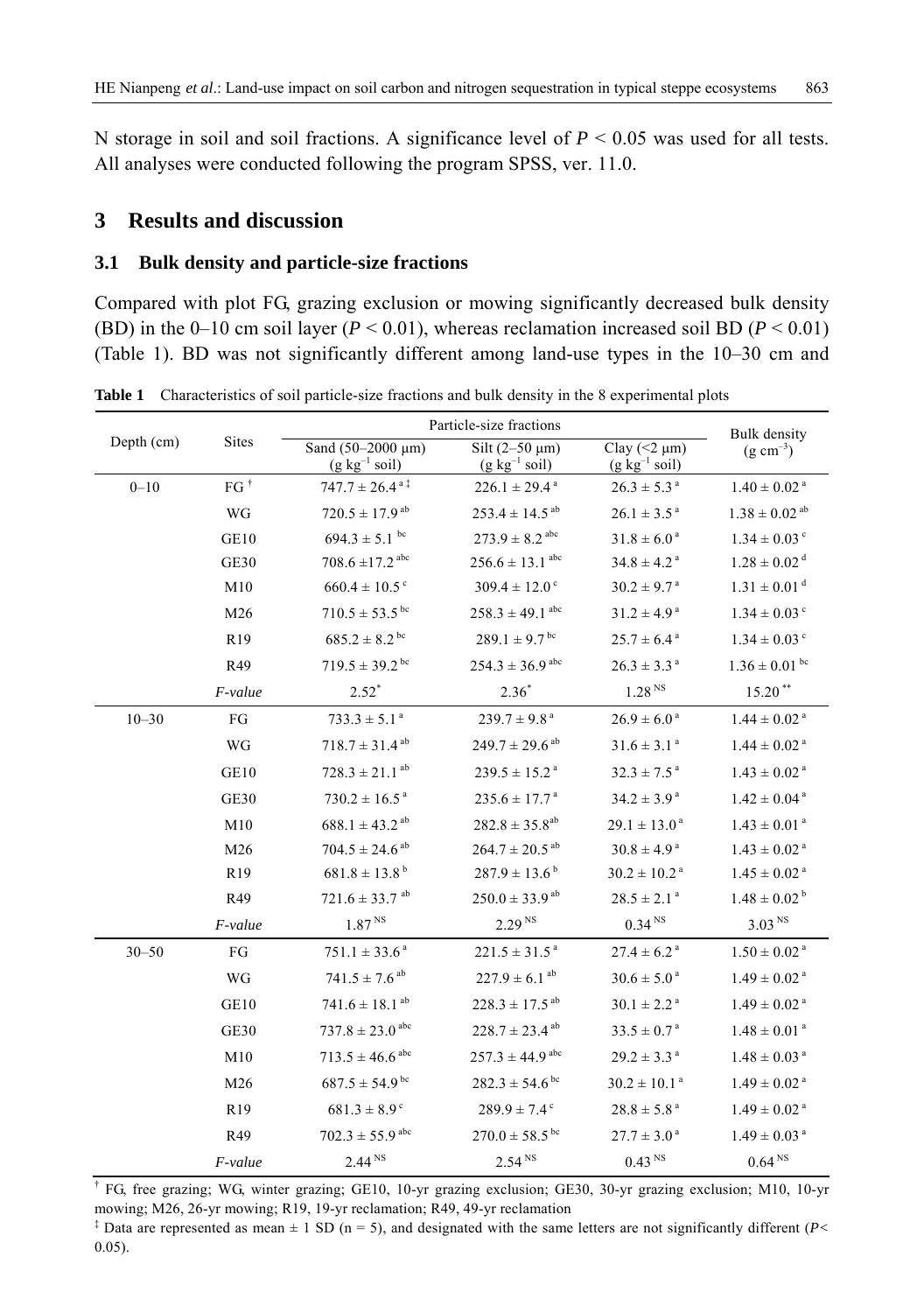30–50 cm soil layer. This result is generally consistent with earlier findings that soil BD declined with increasing SOM because of increased soil porosity (Whalen *et al*., 2003). Soil BD is higher in croplands than in grassland, possibly because of the duration and intensity of cultivation (Mikhailova *et al*., 2000).

Sand was the most abundant particle in the particle-size distribution of the 8 soils. In the 0–10 cm soil layer, the sand fraction accounted for  $72-75\%$  of the total soil weight; silt accounted for 7.1–14.9% of the total soil weight, whereas the clay content was low (Table 1). Land-use changes had an apparent effect on the particle-size distribution in the 0–10 cm soil layer.

#### **3.2 C and N storage in bulk soil**

SOC storage in the 0–50 cm soil layer differed significantly among land-use types ( $F =$ 14.10,  $P < 0.001$ ). SOC storage was the highest in plot GE30 (103.12 Mg C ha<sup>-1</sup>) and the lowest in plot R49 (75.65 Mg C ha<sup>-1</sup>) (Figure 2a). Compared with plot FG, grazing exclusion and mowing significantly increased SOC storage in the 0–50 cm layer (Table 2). SOC storage in plot WG was slightly but not significantly higher than that in FG. In contrast, SOC storage in plot R49 was significantly lower than that in plot FG (Figure 2a and Table 2). The influence of land-use changes on SOC storage was more evident in the 0–10 cm and 10–30 cm soil layers, and this effect declined with soil depth (Table 3).



**Figure 2** Soil C and N storage in the 0–50 cm layer under different land-use types. Values are means  $\pm$  1 SD (n = 5). Data with the same lower letter are not significantly different among different treatments (Duncan's test as post-hoc test for multiple comparisons)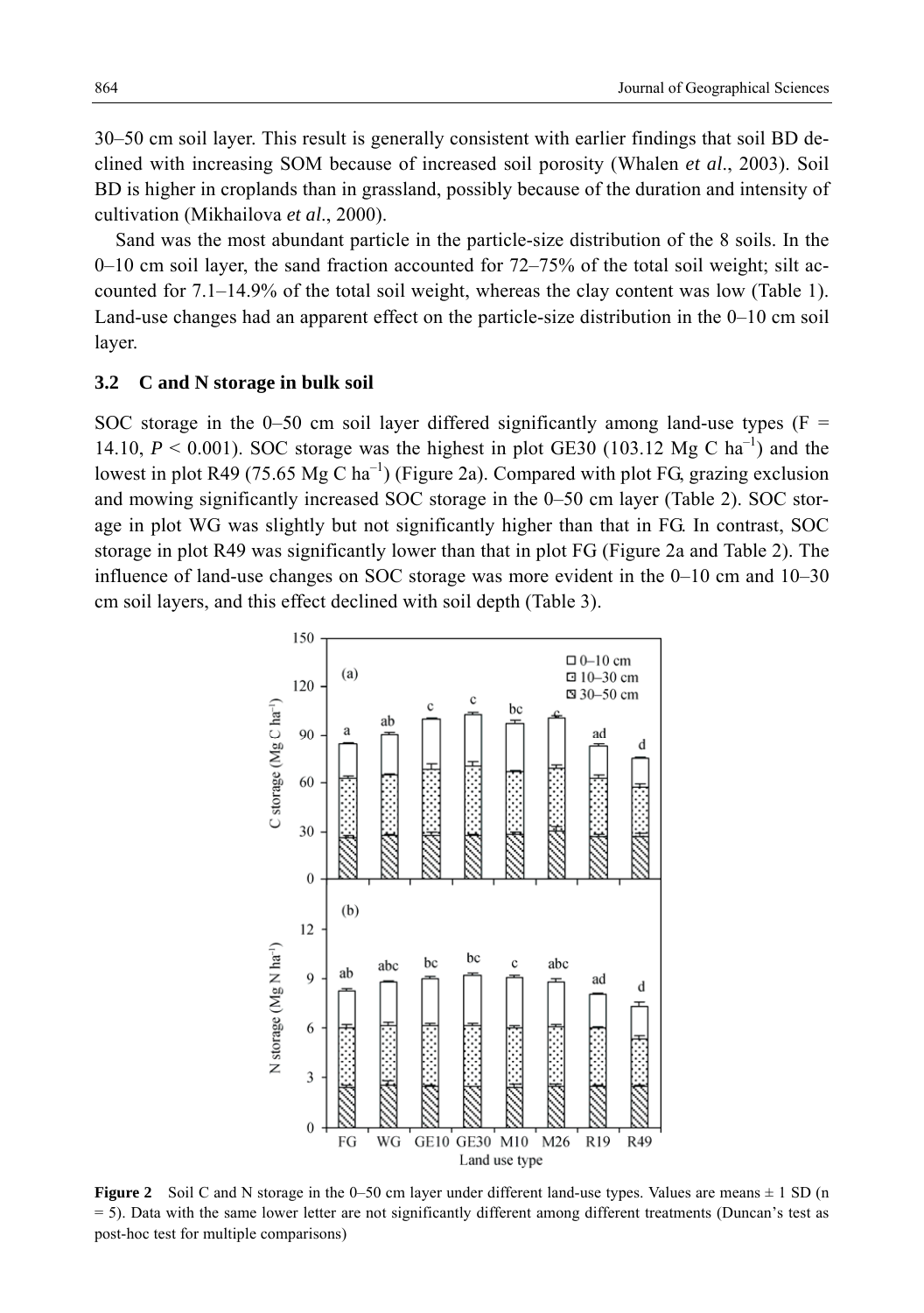|                 |                                    | Absolute change          | Relative change |                |  |
|-----------------|------------------------------------|--------------------------|-----------------|----------------|--|
|                 | Total C ( $MgC$ ha <sup>-1</sup> ) | Total N $(Mg N ha^{-1})$ | Total C $(\% )$ | Total N $(\%)$ |  |
| WG              | $5.92^{\text{t}}$                  | 0.55                     | 7.00            | 6.67           |  |
| GE10            | 15.47 *                            | $0.76$ <sup>*</sup>      | 18.28           | 9.26           |  |
| GE30            | 18.52 *                            | $0.94$ <sup>*</sup>      | 21.89           | 11.50          |  |
| M10             | $12.91$ <sup>*</sup>               | $0.84$ <sup>*</sup>      | 15.26           | 10.18          |  |
| M26             | $16.24$ <sup>*</sup>               | 0.58                     | 19.19           | 7.08           |  |
| R <sub>19</sub> | $-1.77$                            | $-0.21$                  | $-2.09$         | $-2.53$        |  |
| R49             | $-8.95$ <sup>*</sup>               | $-0.94$ <sup>*</sup>     | $-10.58$        | $-11.41$       |  |

**Table 2** Absolute changes and relative changes in soil C and N storage in 0–50 cm soil layer

<sup>†</sup> Data are different with the data of plot FG (means,  $n = 5$ ), and absolute change with asterisk indicates significant difference ( $P = 0.05$ ).

**Table 3** C storage in soil fractions under different land-use types

|            |                 |                               | C storage (Mg C $ha^{-1}$ cm <sup>-1</sup> depth) |                                 |                                |
|------------|-----------------|-------------------------------|---------------------------------------------------|---------------------------------|--------------------------------|
| Depth (cm) | <b>Sites</b>    | Bulk soil                     | Sand $\overline{(50-2000)}$<br>$\mu$ m)           | Silt $(2-50 \mu m)$             | Clay ( $\leq$ $\mu$ m)         |
| $0 - 10$   | FG              | $2.20 \pm 0.02$ <sup>a†</sup> | $1.04 \pm 0.07$ <sup>a</sup>                      | $1.03 \pm 0.09$ <sup>ab</sup>   | $0.16 \pm 0.02$ <sup>ab</sup>  |
|            | <b>WG</b>       | $2.59 \pm 0.12^{\mathrm{b}}$  | $1.30 \pm 0.08^{\mathrm{b}}$                      | $1.12 \pm 0.03$ abc             | $0.17 \pm 0.01$ <sup>ab</sup>  |
|            | GE10            | $3.17 \pm 0.07$ <sup>c</sup>  | $1.38 \pm 0.08^{\mathrm{b}}$                      | $1.28 \pm 0.04$ <sup>c</sup>    | $0.21 \pm 0.02$ <sup>bc</sup>  |
|            | <b>GE30</b>     | $3.28 \pm 0.11$ <sup>c</sup>  | $1.51 \pm 0.15^{b}$                               | $1.20 \pm 0.06$ bcd             | $0.22 \pm 0.01$ °              |
|            | M10             | $3.06 \pm 0.19$ <sup>c</sup>  | $1.29 \pm 0.08^{\mathrm{b}}$                      | $1.10 \pm 0.10$ <sup>abcd</sup> | $0.20 \pm 0.01$ <sup>abc</sup> |
|            | M26             | $3.20 \pm 0.12$ <sup>c</sup>  | $1.43 \pm 0.11$ <sup>b</sup>                      | $1.32 \pm 0.05$ <sup>d</sup>    | $0.19 \pm 0.03$ abc            |
|            | R <sub>19</sub> | $2.00 \pm 0.18$ <sup>ad</sup> | $0.89 \pm 0.12$ <sup>ac</sup>                     | $1.16 \pm 0.07$ abcd            | $0.15 \pm 0.02$ <sup>a</sup>   |
|            | R49             | $1.83 \pm 0.07$ <sup>d</sup>  | $0.77 \pm 0.04$ <sup>c</sup>                      | $1.01 \pm 0.06^{\text{ a}}$     | $0.16 \pm 0.01$ <sup>ab</sup>  |
|            | F-value         | 29.23**                       | $9.82$ **                                         | $3.47$ *                        | $2.83*$                        |
| $10 - 30$  | FG              | $1.82 \pm 0.09$ <sup>a</sup>  | $0.76 \pm 0.06$ <sup>a</sup>                      | $1.03 \pm 0.04$ <sup>ac</sup>   | $0.16 \pm 0.02$ <sup>a</sup>   |
|            | WG              | $1.85 \pm 0.04$ <sup>a</sup>  | $0.71 \pm 0.01$ <sup>a</sup>                      | $1.06 \pm 0.12$ abc             | $0.18 \pm 0.01$ <sup>a</sup>   |
|            | GE10            | $2.02 \pm 0.16^{\text{a}}$    | $0.76 \pm 0.05$ <sup>a</sup>                      | $1.04 \pm 0.06$ abc             | $0.21 \pm 0.01$ <sup>a</sup>   |
|            | <b>GE30</b>     | $2.12 \pm 0.14$ <sup>a</sup>  | $0.78 \pm 0.09$ <sup>a</sup>                      | $1.06 \pm 0.02$ abc             | $0.20 \pm 0.02$ <sup>a</sup>   |
|            | M10             | $1.94 \pm 0.05$ <sup>a</sup>  | $0.74 \pm 0.06$ <sup>a</sup>                      | $1.17 \pm 0.04$ <sup>c</sup>    | $0.19 \pm 0.05$ <sup>a</sup>   |
|            | M26             | $1.91 \pm 0.11$ <sup>a</sup>  | $0.71 \pm 0.05$ <sup>a</sup>                      | $1.12 \pm 0.06^{\text{bc}}$     | $0.19 \pm 0.02$ <sup>a</sup>   |
|            | C19             | $1.79 \pm 0.09$ <sup>ab</sup> | $0.65 \pm 0.04$ <sup>a</sup>                      | $0.92\pm0.06^{\text{ ab}}$      | $0.16\pm0.02$ a                |
|            | C49             | $1.51 \pm 0.09^{\mathrm{b}}$  | $0.57 \pm 0.18$ <sup>a</sup>                      | $0.86 \pm 0.16^{\text{ a}}$     | $0.15 \pm 0.01$ <sup>a</sup>   |
|            | F-value         | $3.17$ *                      | $0.90^{\rm \, NS}$                                | 1.84 <sup>NS</sup>              | 1.06 <sup>NS</sup>             |
| $30 - 50$  | FG              | $1.31 \pm 0.07$ <sup>a</sup>  | $0.40 \pm 0.01$ <sup>a</sup>                      | $0.73 \pm 0.07$ <sup>a</sup>    | $0.14 \pm 0.02$ <sup>a</sup>   |
|            | <b>WG</b>       | $1.38 \pm 0.03$ <sup>a</sup>  | $0.43 \pm 0.03$ <sup>a</sup>                      | $0.77 \pm 0.04$ <sup>a</sup>    | $0.17 \pm 0.01$ <sup>a</sup>   |
|            | GE10            | $1.39 \pm 0.09^{\text{ a}}$   | $0.42 \pm 0.08$ <sup>a</sup>                      | $0.75 \pm 0.04$ <sup>a</sup>    | $0.15 \pm 0.01$ <sup>a</sup>   |
|            | <b>GE30</b>     | $1.39 \pm 0.04$ <sup>a</sup>  | $0.40 \pm 0.03$ <sup>a</sup>                      | $0.72 \pm 0.03$ <sup>a</sup>    | $0.16 \pm 0.01$ <sup>a</sup>   |
|            | M10             | $1.40 \pm 0.08$ <sup>a</sup>  | $0.41 \pm 0.01$ <sup>a</sup>                      | $0.78 \pm 0.09$ <sup>a</sup>    | $0.15 \pm 0.03$ <sup>a</sup>   |
|            | M26             | $1.53 \pm 0.11$ <sup>a</sup>  | $0.43 \pm 0.04$ <sup>a</sup>                      | $0.75 \pm 0.08$ <sup>a</sup>    | $0.16 \pm 0.01$ <sup>a</sup>   |
|            | C19             | $1.35 \pm 0.05^{\text{a}}$    | $0.38 \pm 0.02$ <sup>a</sup>                      | $0.77 \pm 0.04$ <sup>a</sup>    | $0.14 \pm 0.02$ <sup>a</sup>   |
|            | C49             | $1.35 \pm 0.11$ <sup>a</sup>  | $0.37 \pm 0.12$ <sup>a</sup>                      | $0.77 \pm 0.11$ <sup>a</sup>    | $0.15 \pm 0.01$ <sup>a</sup>   |
|            | F-value         | $0.87^{\,\rm NS}$             | $0.21$ <sup>NS</sup>                              | $0.15NS$                        | $0.66^{N}$                     |

<sup> $\dagger$ </sup> Data are standard to per cm depth (mean  $\pm$  1 SD, n = 5), and data designated with the same letters are not significantly different at  $P = 0.05$  level.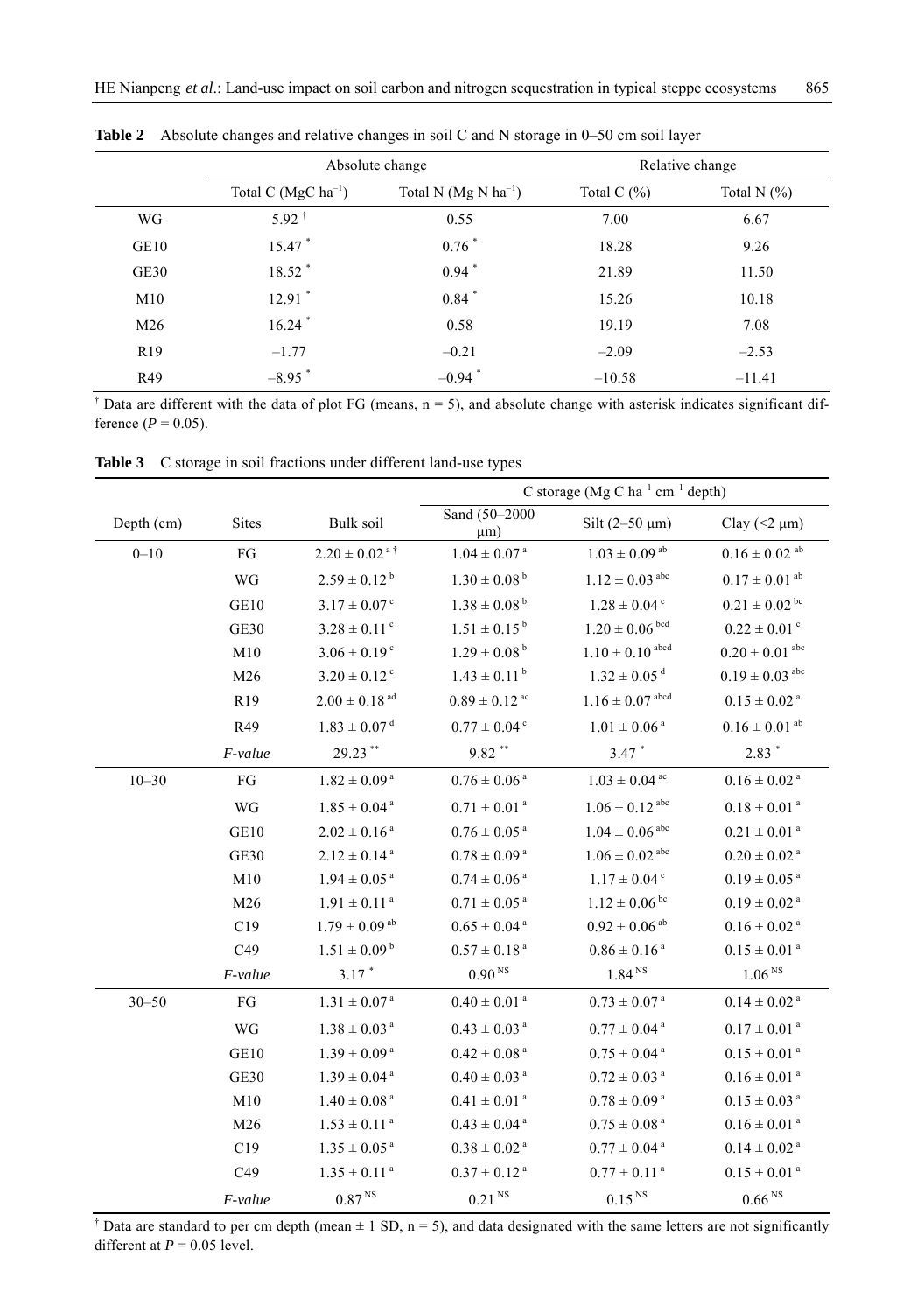STN storage in the 0–50 cm soil layers was significantly different among land-use types  $(F = 5.31, P < 0.001$ ; Figure 2b). Compared with plot FG, grazing exclusion significantly enhanced STN storage in the 0–50 cm soil layer (Table 2); STN storage significantly increased in plot M10, but the increase was not apparent in plot M26. Moreover, STN storage in plot R49 was significantly lower than that in plot FG. In general, the influence of land-use changes on STN storage was greater in the  $0-10$  cm and  $10-30$  cm soil layers than in the 30–50 cm soil layer (Table 4).

|            |                 |                                 | N storage (Mg N $ha^{-1}$ cm <sup>-1</sup> depth) |                                  |                                  |
|------------|-----------------|---------------------------------|---------------------------------------------------|----------------------------------|----------------------------------|
| Depth (cm) | <b>Sites</b>    | Bulk soil                       | Sand<br>$(50-2000 \mu m)$                         | Silt<br>$(2-50 \mu m)$           | Clay<br>$(<2 \mu m)$             |
| $0 - 10$   | FG              | $0.221 \pm 0.013$ <sup>a†</sup> | $0.099 \pm 0.006$ <sup>ab</sup>                   | $0.104 \pm 0.011$ <sup>a</sup>   | $0.017\pm0.002$ $^{\text{ab}}$   |
|            | WG              | $0.261 \pm 0.010^{\mathrm{b}}$  | $0.118 \pm 0.014^{\text{ b}}$                     | $0.121 \pm 0.006$ <sup>ab</sup>  | $0.018 \pm 0.001$ <sup>ab</sup>  |
|            | GE10            | $0.283 \pm 0.010^{\mathrm{b}}$  | $0.117 \pm 0.007$ <sup>bc</sup>                   | $0.132 \pm 0.009^{\mathrm{b}}$   | $0.022 \pm 0.002$ <sup>abc</sup> |
|            | <b>GE30</b>     | $0.301 \pm 0.010^{\mathrm{b}}$  | $0.128 \pm 0.002$ <sup>c</sup>                    | $0.155 \pm 0.006$ bc             | $0.023 \pm 0.005$ <sup>c</sup>   |
|            | M10             | $0.301 \pm 0.015^{\text{ b}}$   | $0.135 \pm 0.003$ bc                              | $0.131 \pm 0.008$ <sup>c</sup>   | $0.026 \pm 0.003$ bc             |
|            | M26             | $0.271 \pm 0.015^{\mathrm{b}}$  | $0.128 \pm 0.020$ <sup>bc</sup>                   | $0.121 \pm 0.007$ <sup>abc</sup> | $0.022 \pm 0.001$ abc            |
|            | R <sub>19</sub> | $0.202 \pm 0.006$ <sup>a</sup>  | $0.074 \pm 0.007$ <sup>a</sup>                    | $0.117 \pm 0.003$ <sup>ab</sup>  | $0.016 \pm 0.002$ <sup>a</sup>   |
|            | R49             | $0.193 \pm 0.026$ <sup>a</sup>  | $0.075 \pm 0.009$ <sup>a</sup>                    | $0.104 \pm 0.015$ <sup>a</sup>   | $0.017 \pm 0.001$ <sup>ab</sup>  |
|            | F-value         | $11.62**$                       | $6.68$ **                                         | $4.40**$                         | $2.85*$                          |
| $10 - 30$  | FG              | $0.180 \pm 0.011$ <sup>a</sup>  | $0.059 \pm 0.005$ <sup>a</sup>                    | $0.104 \pm 0.005$ <sup>a</sup>   | $0.017 \pm 0.002$ <sup>ab</sup>  |
|            | WG              | $0.180 \pm 0.009$ <sup>a</sup>  | $0.061 \pm 0.003$ <sup>a</sup>                    | $0.106 \pm 0.012$ <sup>a</sup>   | $0.019\pm0.001$ $^{\text{ab}}$   |
|            | GE10            | $0.184 \pm 0.007$ <sup>a</sup>  | $0.059 \pm 0.007$ <sup>a</sup>                    | $0.104 \pm 0.006$ <sup>a</sup>   | $0.020 \pm 0.002$ <sup>ab</sup>  |
|            | <b>GE30</b>     | $0.180 \pm 0.007$ <sup>a</sup>  | $0.056 \pm 0.005$ <sup>a</sup>                    | $0.116 \pm 0.005$ <sup>a</sup>   | $0.019\pm0.005$ $^{\text{ab}}$   |
|            | M10             | $0.185 \pm 0.008$ <sup>a</sup>  | $0.056 \pm 0.008$ <sup>a</sup>                    | $0.106 \pm 0.004$ <sup>a</sup>   | $0.023 \pm 0.003^{\mathrm{b}}$   |
|            | M26             | $0.182 \pm 0.006$ <sup>a</sup>  | $0.058 \pm 0.005$ <sup>a</sup>                    | $0.113 \pm 0.012$ <sup>a</sup>   | $0.020 \pm 0.002^{\mathrm{b}}$   |
|            | R <sub>19</sub> | $0.176 \pm 0.005$ <sup>a</sup>  | $0.057 \pm 0.006$ <sup>a</sup>                    | $0.101 \pm 0.004$ <sup>a</sup>   | $0.017 \pm 0.003$ <sup>ab</sup>  |
|            | R49             | $0.144 \pm 0.011^{b}$           | $0.046 \pm 0.010^{\text{ a}}$                     | $0.089 \pm 0.006$ <sup>a</sup>   | $0.016 \pm 0.001$ <sup>a</sup>   |
|            | F-value         | $3.36***$                       | $0.61$ $^{\rm NS}$                                | $1.50^{N}$                       | 0.91 <sup>NS</sup>               |
| $30 - 50$  | FG              | $0.120 \pm 0.007$ <sup>a</sup>  | $0.031 \pm 0.004$ <sup>a</sup>                    | $0.075 \pm 0.008$ <sup>a</sup>   | $0.015 \pm 0.002$ <sup>a</sup>   |
|            | WG              | $0.128 \pm 0.012$ <sup>a</sup>  | $0.034 \pm 0.003$ <sup>a</sup>                    | $0.075 \pm 0.005$ <sup>a</sup>   | $0.018 \pm 0.001$ <sup>a</sup>   |
|            | GE10            | $0.123 \pm 0.004$ <sup>a</sup>  | $0.031 \pm 0.005$ <sup>a</sup>                    | $0.076 \pm 0.005$ <sup>a</sup>   | $0.016 \pm 0.001$ <sup>a</sup>   |
|            | <b>GE30</b>     | $0.122 \pm 0.008$ <sup>a</sup>  | $0.032 \pm 0.004$ <sup>a</sup>                    | $0.076 \pm 0.007$ <sup>a</sup>   | $0.017 \pm 0.001$ <sup>a</sup>   |
|            | M10             | $0.123 \pm 0.002$ <sup>a</sup>  | $0.031 \pm 0.002$ <sup>a</sup>                    | $0.073 \pm 0.002$ <sup>a</sup>   | $0.018 \pm 0.001$ <sup>a</sup>   |
|            | M26             | $0.122 \pm 0.007$ <sup>a</sup>  | $0.031 \pm 0.002$ <sup>a</sup>                    | $0.075 \pm 0.007$ <sup>a</sup>   | $0.017 \pm 0.004$ <sup>a</sup>   |
|            | C19             | $0.124 \pm 0.004$ <sup>a</sup>  | $0.034 \pm 0.003$ <sup>a</sup>                    | $0.075 \pm 0.005$ <sup>a</sup>   | $0.015 \pm 0.001$ <sup>a</sup>   |
|            | C49             | $0.123 \pm 0.003$ <sup>a</sup>  | $0.030 \pm 0.004$ <sup>a</sup>                    | $0.074 \pm 0.014$ <sup>a</sup>   | $0.015 \pm 0.002$ <sup>a</sup>   |
|            | <i>F-value</i>  | $0.13$ $^{\rm NS}$              | $0.22$ <sup>NS</sup>                              | $0.21$ $^{\rm NS}$               | $0.54$ <sup>NS</sup>             |

**Table 4** N storage in soil fractions under different land-use types

<sup> $\dagger$ </sup> Data are standard to per cm depth (mean  $\pm$  SD, n = 5), and data designated with the same letters are not significantly different at  $P = 0.05$  level.

In agreement with some previous studies (e.g., Zhou *et al*., 2007; He *et al*., 2008), our results suggested that SOC and STN storage increased significantly with grazing exclusion in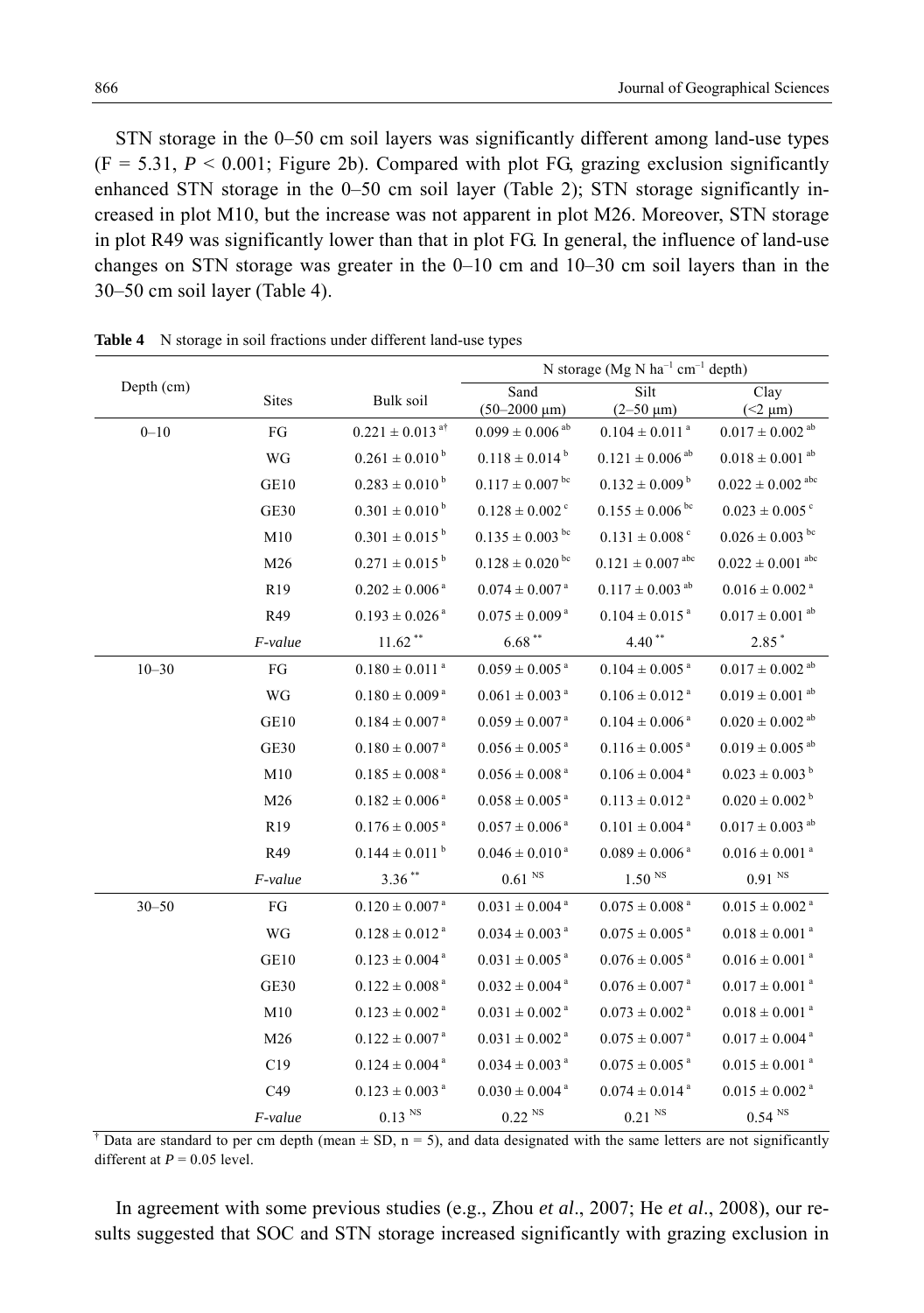Inner Mongolian grasslands. Conant *et al*. (2001) reported that annual increases of C and N storage were 2.9% and 2.2% under grazing management and fertilization, respectively. On the basis of our data, the annual increases in C and N storage in the  $0-50$  cm soil layer was 1.83% and 0.93% in plot GE10, and 0.73% and 0.38% in plot GE30, respectively (Table 2). The findings support the hypothesis that soil C and N storage sustained an initial rapid increase with the introduction of grazing exclusion, followed by a steady phase over time (Wu *et al*., 2008). Presumably, long-term grazing exclusion (i.e. 30 years), in comparison to short-term grazing exclusion (i.e. 10 years), may be that an increase in ANPP would drive greater competition for resource, such as nutrients and water, and that increase in nutrient demand would drive more SOM mineralization when natural disturbances – including large-animal grazing and fire  $-$  are excluded. Another plausible explanation is that increasing the accumulation of fresh litter and partially decomposed organic materials keeps precipitation from permeating to the mineral soil, especially during dry years or small rain events; this would result in more precipitation soaking into litter that would, in turn, facilitate SOM decomposition or soil respiration, but make the precipitation unavailable for plant uptake in arid region (Huxman *et al*., 2004; Schwinning and Sala, 2004).

The results suggested that mowing practices can significantly enhance SOC and STN storage in Inner Mongolian grasslands. Compared with plot FG, SOC and STN storage increased by  $15.26\%$  and  $10.18\%$  in plot M10, and by 19.19% and 7.08% in plot M26, respectively (Table 2). The increase in SOC occurred more slowly with more frequent mowing, although total SOC storage continued to increase. Unexpectedly, STN storage was higher in plot M10 than in plot M26, which indicates that STN storage initially increased rapidly with the introduction of mowing, and then slightly decreased. The different trends for SOC and STN under continuous mowing are interesting and unexpected. One possible explanation for this discrepancy is that long-term continuous mowing could lead to significant nutrient and element loss, especially for soil N. This would restrain primary production and SOC and STN accumulation because N deficiency is one important factor controlling primary production in Inner Mongolian grasslands (Yuan *et al*., 2006). Another possibility is that changes in the composition of dominant species and plant functional groups could influence the sequestration potential of SOC and STN in grasslands. In a study on the compositional dynamics of plant functional groups and community stability during 17 years of successive mowing in plot M26, Bao *et al*. (2004) found that rhizome grasses, which were previously dominant, were replaced successively by annuals and biennials, and bunch grasses.

The C and N sequestration capacity was lower with winter grazing than with grazing exclusion and mowing. SOC and STN storage increased by 7.0% and 6.7%, respectively, during 11 years of winter grazing (Table 2). This finding has significant implications for C sequestration in grasslands, since it is a common management practice in the region.

Our results suggested that SOC and STN storage declined significantly with long-term reclamation in Inner Mongolian grasslands. Moreover, the greatest changes occurred in the 0–10 cm soil layer. SOC and STN in the 0–50 cm soil layer in plot R49 decreased by 10.6% and 11.4%, respectively. Wang *et al*. (2009) reported that, after 42 years of reclamation, SOC and STN storage in the 0–30 cm soil layer decreased by 25% and 16%, respectively. This difference of data was likely a result of the different soil depths in the two studies; if our calculations only included the 0–30 cm soil layer, SOC and STN would decrease by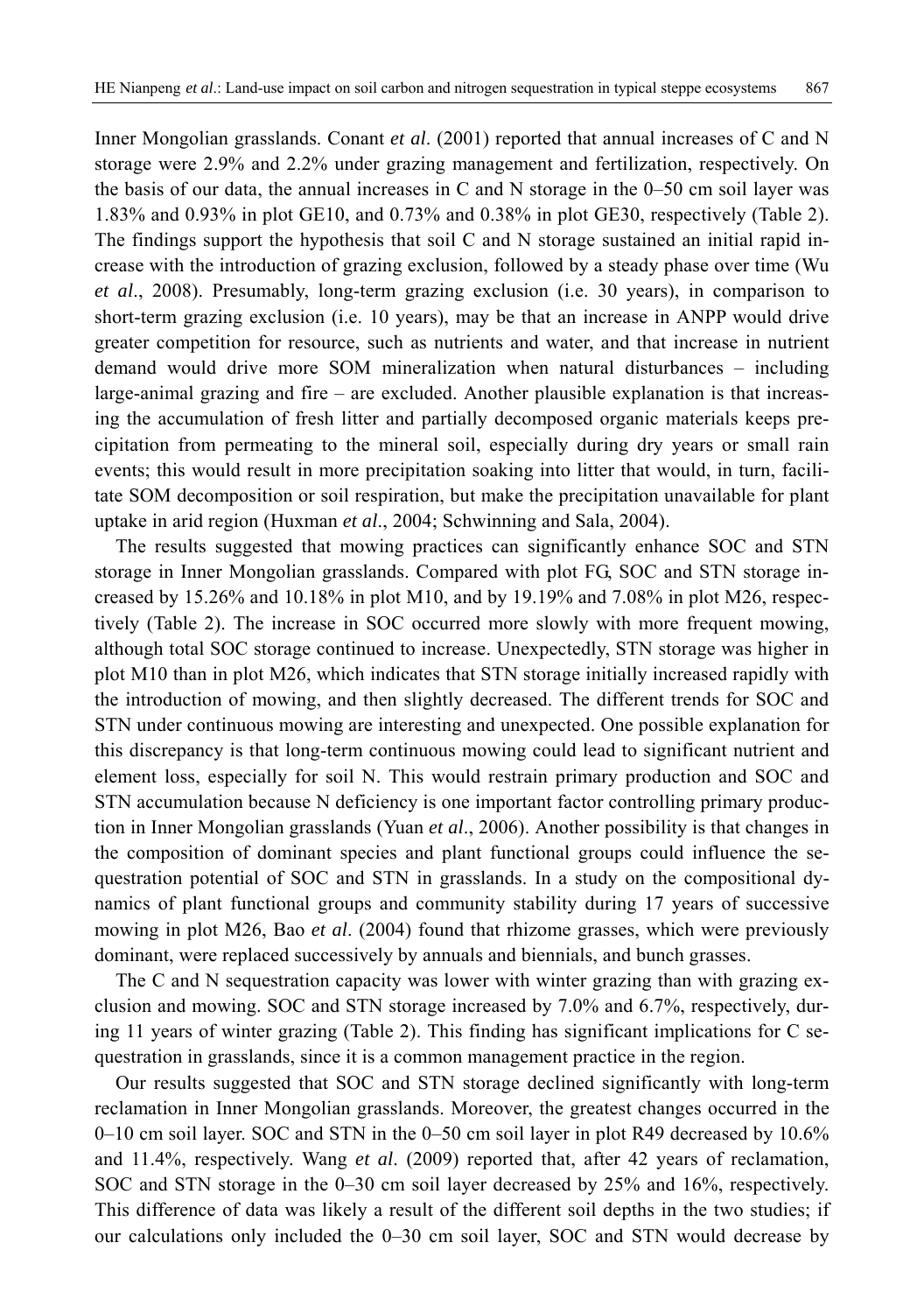17.6% and 17.2, respectively. In a meta-analysis, Guo and Gifford (2002) reported that conversion of grassland into arable land decreased 60% soil C, which mainly occurred in the upper soil horizons. Disruption of soil aggregate structure due to cultivation enhances the decomposition of SOM and renders the soil susceptible to water and wind erosion (Neff *et al*., 2005). In arid Inner Mongolian grasslands, considerable loss of SOC and STN is caused by wind and water erosion, particularly in areas with sandy soil and high wind speed (Su *et al*., 2004; Yan *et al*., 2005; Hoffmann *et al*., 2008).

Overall, our findings have significant implications for assessing the C and N sequestration of different land-use types and suggest that improved management practices are important approaches to implement the C sequestration of Inner Mongolian grasslands. In a review by Conant *et al*. (2001), rates of C sequestration in grasslands with different types of improved management practices (e.g., fertilization, improved grazing management, conversion from cultivation and native vegetation, sowing of legumes and grasses, earthworm introduction, and irrigation) varied from 0.11 to 3.04 Mg C ha<sup>-1</sup> yr<sup>-1</sup>, with a mean of 0.54 Mg C ha<sup>-1</sup> yr<sup>-1</sup>, and were markedly affected by biome type and climate. Lal (2009) estimated that C sequestration rates ranged from o to 2 Mg C  $ha^{-1}$  yr<sup>-1</sup> in arid regions. Deteriorating environmental conditions prompted local government in Inner Mongolia to officially restrict or ban livestock grazing as of the year 2000. Therefore, it is anticipated that soil C storage will increase in the region because grazing exclusion and mowing are the encouraged land-use types.

#### **3.3 C and N stored in particle-size fractions**

For all soil layers, the C and N concentration in soil fractions ( $g C kg^{-1}$  fraction) was in the following order: clay  $>$  silt  $>$  sand. C storage in the sand fraction (50–2000 µm) differed significantly among land-use types in the  $0-10$  cm soil layer (F = 9.82,  $P < 0.01$ ) (Table 3). Compared with plot FG, plots GE10, GE30, M10, and M26 showed a significant increase in the C storage of sand fraction; however, C storage in the sand fraction deceased in plot R49. Moreover, grazing exclusion and mowing significantly enhanced C storage in the silt fraction (F = 3.47,  $P < 0.01$ ). For the 10–30 cm and 30–50 cm soil layers, there were no significant differences in the C storage in soil fractions (sand, silt, and clay) among land-use types (Table 3). The relative C pools in the sand fractions found in the 0–10 cm soil layer were significantly different among land-use types  $(P < 0.01)$ ; these were higher in plots subjected to grazing exclusion and mowing, but lower in plots managed by reclamation (Figure 3). In the soil profile, the relative contribution of the sand fraction to C storage decreased with soil depth; accordingly, silt and clay increased relatively.

The N storage in all soil fractions (sand, silt and clay) varied significantly among land-use types in the 0–10 cm soil layer (Table 4). Grazing exclusion significantly increased N storage in the sand fraction, compared with free-grazing or reclamation  $(P < 0.05)$ . Similar trends were also observed in silt and clay fractions. For the 10–30 cm soil layer, N storage in sand fraction was significantly different among land-use types ( $F = 3.36$ ,  $P < 0.01$ ), but not significant for the silt and clay fractions. The relative N pool in sand fractions found in the 0–10 cm soil layer decreased significantly in the reclamation plot  $(P < 0.05)$ , but increased in the grazing exclusion and mowing plots. In the soil profile, the contribution of sand fractions to N pool decreased with soil depth, while the contribution of silt and clay fractions increased (Figure 3).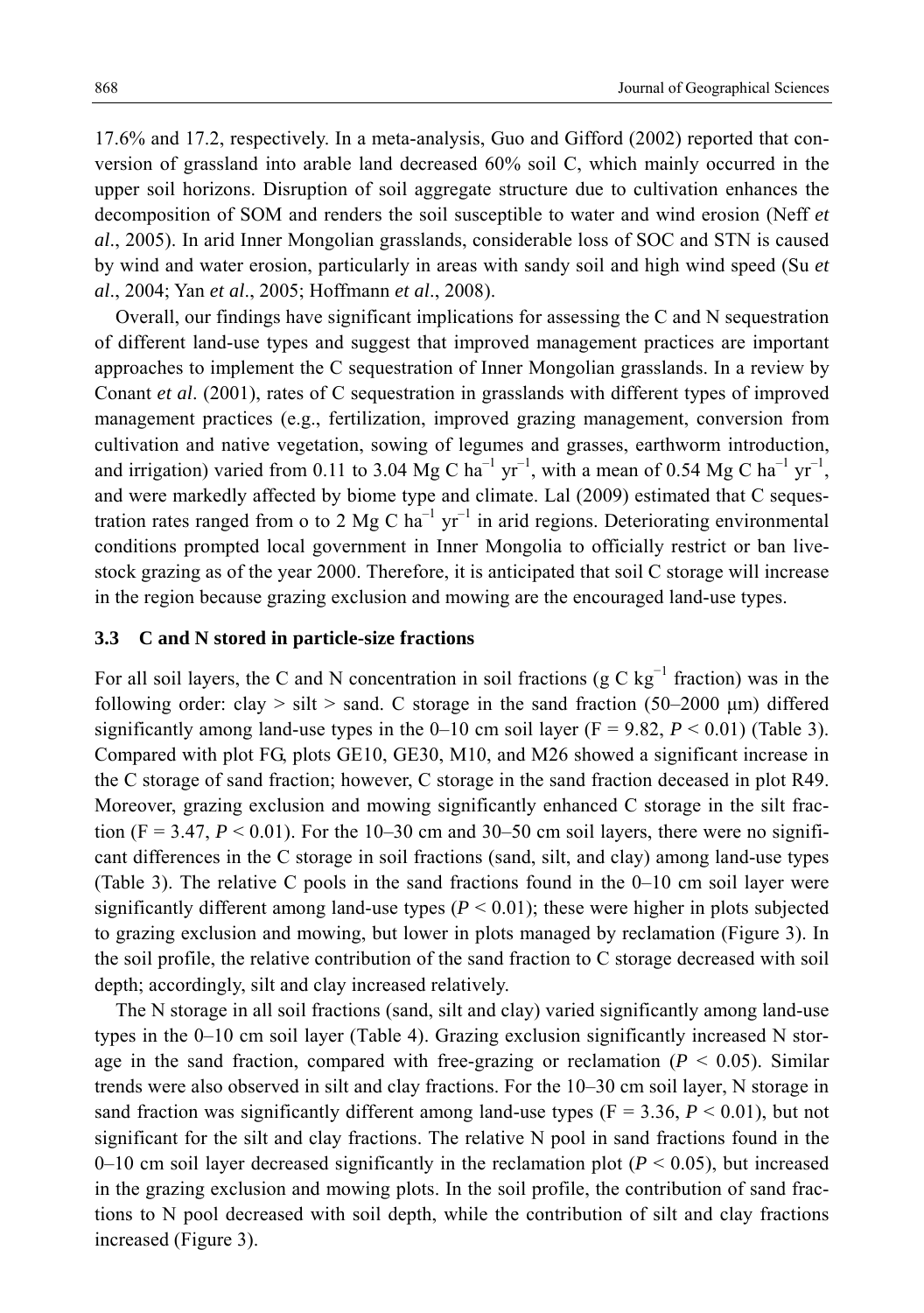

**Figure 3** Relative C and N size pools (%) in different soil particle-size fractions. Figures a and d were relative C and N pools in 0–10 cm soil layer, respectively; similarly, b and e in 10–30 cm soil layer; c and f in 30–50 cm soil layer.

The significant increase in the C and N storage of sand and silt fractions in plots GE10, GE30, M10 and M26 suggested that such fractions are important contributors to the accumulation of C and N in whole soil. The accumulation of C and N in the grassland soils was considerable; it was a consequence of increased primary production, and subsequent increases in SOM inputs through surface litter and roots from grazing exclusion and mowing practices (Wu *et al*., 2008). In contrast, long-term grazing and reclamation lead to a substantial decomposition of SOM in the sand fraction and thus decreased the C pool (Pei *et al*., 2008; Steffens *et al*., 2008). Christensen (2001) demonstrated that management practices have a greater effect on the SOM in the sand fraction compared with clay and silt fractions. Some researchers suggest that land disturbances such as cultivation and overgrazing can decrease the stable C content of alpine pastureland, possibly by exposing the protected SOM to microbial attack (Li *et al*., 2007).

Previous researches have documented that land-use changes or particular management can have a marked effect on the storage of C in particle-size fractions. Therefore, SOC in particle fractions could serve as an early indicator of the effect of land-use changes on soil C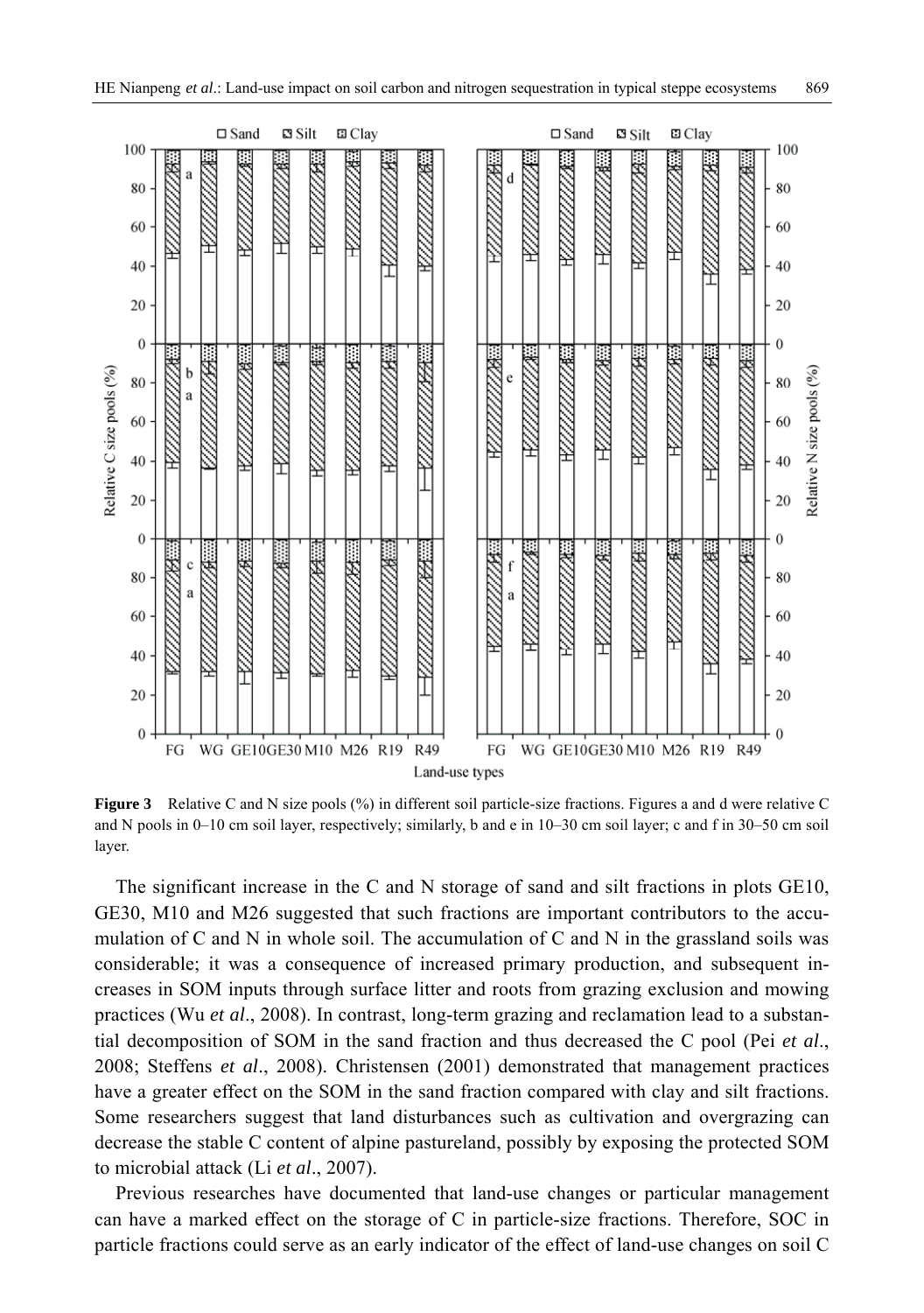storage (Solomon *et al*., 2002; Leifeld and Kögel-Knabner, 2005). He *et al*. (2009) reported that long-term grazing exclusion had an apparent effect on the C and N concentrations of sand fraction, and significantly increased the C and N storage in the 0–10 cm soil layer. Furthermore, the concentrations of C and N in soil fractions tended to increase with decreasing particle size; this trend could be attributed to the effect of the dilution of SOM (Amelung *et al*., 1998; Zinn *et al*., 2007).

## **3.4 C:N ratio**

C:N ratios of bulk soil in the 0–10 cm soil layer were slightly higher in plots subjected to grazing exclusion and mowing, but were not significantly different among land-use types (Figure 4). Similar trends were observed in the 10–30 cm and 30–50 cm soil layers. For all plots, the C:N rations were in the order: sand > silt > clay for all plots. Grazing exclusion and mowing significantly enhanced the C:N ratio of sand fraction in the 0–10 cm and 10–30 cm soil layers (F = 4.56,  $P < 0.01$  for 0–10 cm soil layer;  $F = 3.98$ ,  $P < 0.01$  for 10–30 cm soil layer). The changes in the C:N ratio of silt and clay was small.

The higher C:N ratios of whole soil and sand fraction found in plots of grazing exclusion and mowing suggests that abundant slightly decomposed raw organic material accumulates in the soil during such practices, particularly in the 0−10 cm soil layer (Covaleda *et al*., 2006). Sand fraction had a higher C:N ratio than those of silt and clay fractions; this can be attributed to the incompletely humified organic material and suggest that fine roots and fungi

serve as active binding agents. In



**Figure 4** C:N ratios of soil and soil fraction under different land-use types. Values are means  $\pm$  1 SD (n = 5).

contrast, the SOM associated with silt and clay is more processed and stable (Christensen, 2001). The C:N ratio governs the degradation of fresh plant residues and is important for soil C sequestration.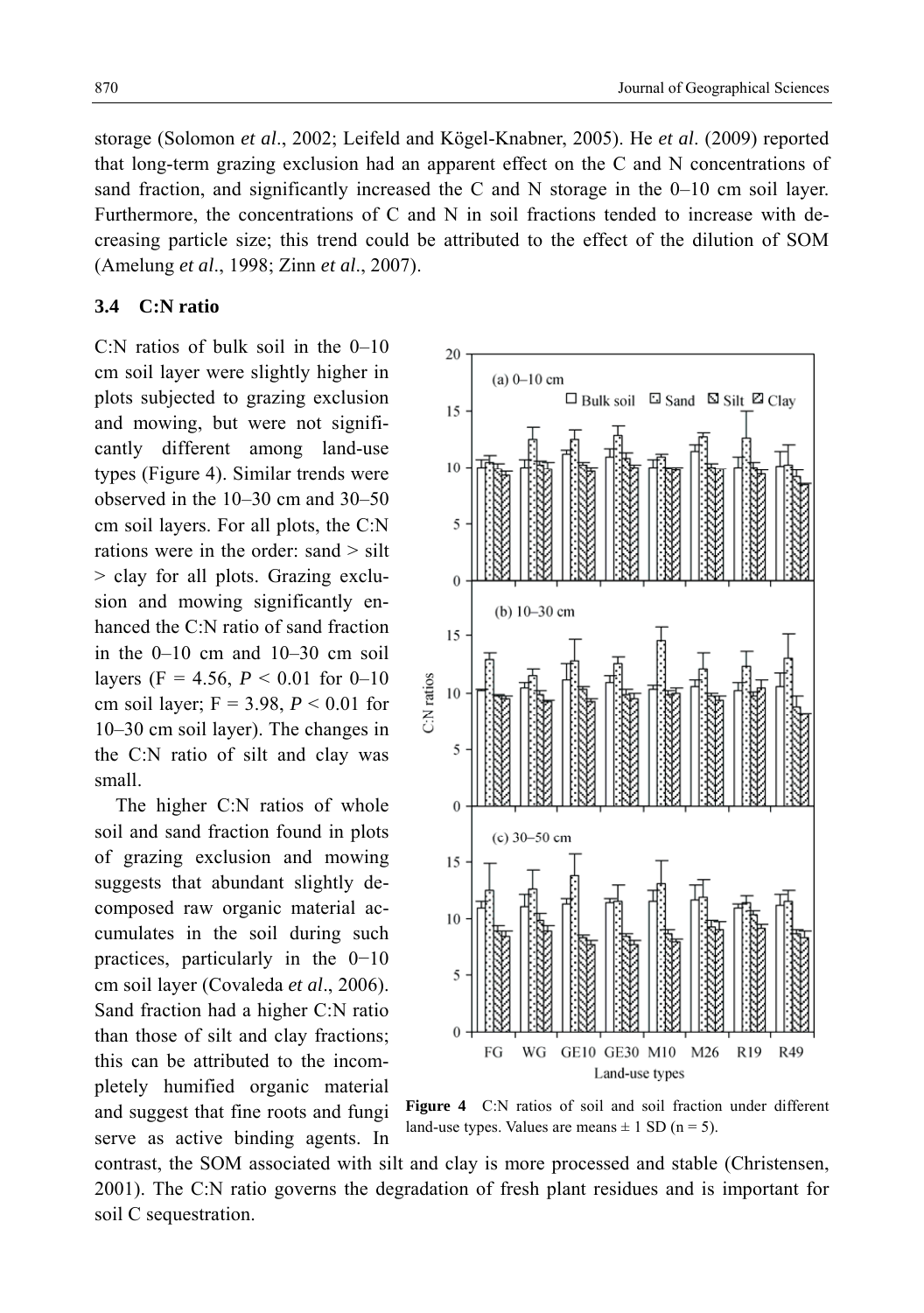# **4 Conclusions**

Land-use changes have a significant influence on SOC and STN storage in Inner Mongolian grasslands. Management practices such as grazing exclusion, mowing, and winter grazing can enhance the storage of SOC and STN, and they were in the order: grazing  $>$  mowing  $>$ winter grazing. Moreover, the findings provide support for the hypothesis that soil C storage sustained an initial rapid increase with the introduction of grazing exclusion and mowing, followed by a relatively steady phase over time that was likely a result of N deficiency. In contrast, SOC and STN storage declined significantly with long-term reclamation in Inner Mongolian grasslands, and the greatest changes occurred in the 0–10 cm soil depth. Grazing exclusion and mowing increased C and N storage in sand and silt fractions, and therefore significantly contributed to the newly accumulated C and N in whole soil. Given the evidence for increasing trends in SOC, STN, and C:N ratios with long-term grazing exclusion and mowing, we assume that the ability of these practices to enhance C sequestration is closely related to N input, and t the stability of newly increased SOM needs to be further evaluated.

To our knowledge, this is the first study to examine the influence of different land-use types on C and N storage in soil and soil fractions in adjacent plots in Inner Mongolian grasslands. Our findings provide direct evidence that Inner Mongolian grasslands have the capacity to sequester C in soil with improved management practices, particularly grazing exclusion and mowing. In general, the results support the implementation of improved and viable grassland management in view of grassland C sequestration other than the conversion of grassland to cropland.

## **Acknowledgement**

We thank the staff of Inner Mongolia Grassland Ecosystem Research Station (IMGERS) for the help of field sampling and laboratory analysis.

## **References**

- Amelung W, Zech W, Zhang X *et al.*, 1998. Carbon, nitrogen, and sulfur pools in particle-size fractions and influenced by climate. *Soil Science Society of America Journal*, 62: 17–181.
- Bao Y J, Li Z H, Zhong Y K, 2004. Composition dynamics of plant functional groups and their effects on stability of community ANPP during 17 yr of mowing succession on *Leymus chinensis* steppe of Inner Mongolia, China. *Acta Botanic Sinica*, 46: 1155–1162.
- Blake G R, Hartage K H, 1986. Bulk density. In: Klute A *et al.* (eds.), Methods of soil analysis: Part 1: Physical and mineralogical methods. 2nd ed. ASA and SSSA, Madison, WI, USA, 363–375.
- Chen Z Z, Wang S P, 2000. Typical Steppe Ecosystem of China. Beijing: Science Press.
- Roscoe R, Buurman P, Velthorst E J, 2000. Disruption of soil aggregates by varied amounts of ultrasonic energy in fractionation of organic matter of a clay Latosol: Carbon, nitrogen, and  $\delta^{13}$ C distribution in particle-size fractions. *European Journal of Soil Science*, 51; 445–454.
- Christensen B T, 1992. Physical fractionation of soil and organic matter in primary particle size and density separates. *Advance in Soil Science*, 20: 1–90.
- Christensen B T, 2001. Physical fractionation of soil and structural and functional complexity in organic matter turnover. *European Journal of Soil Science*, 52: 345–353.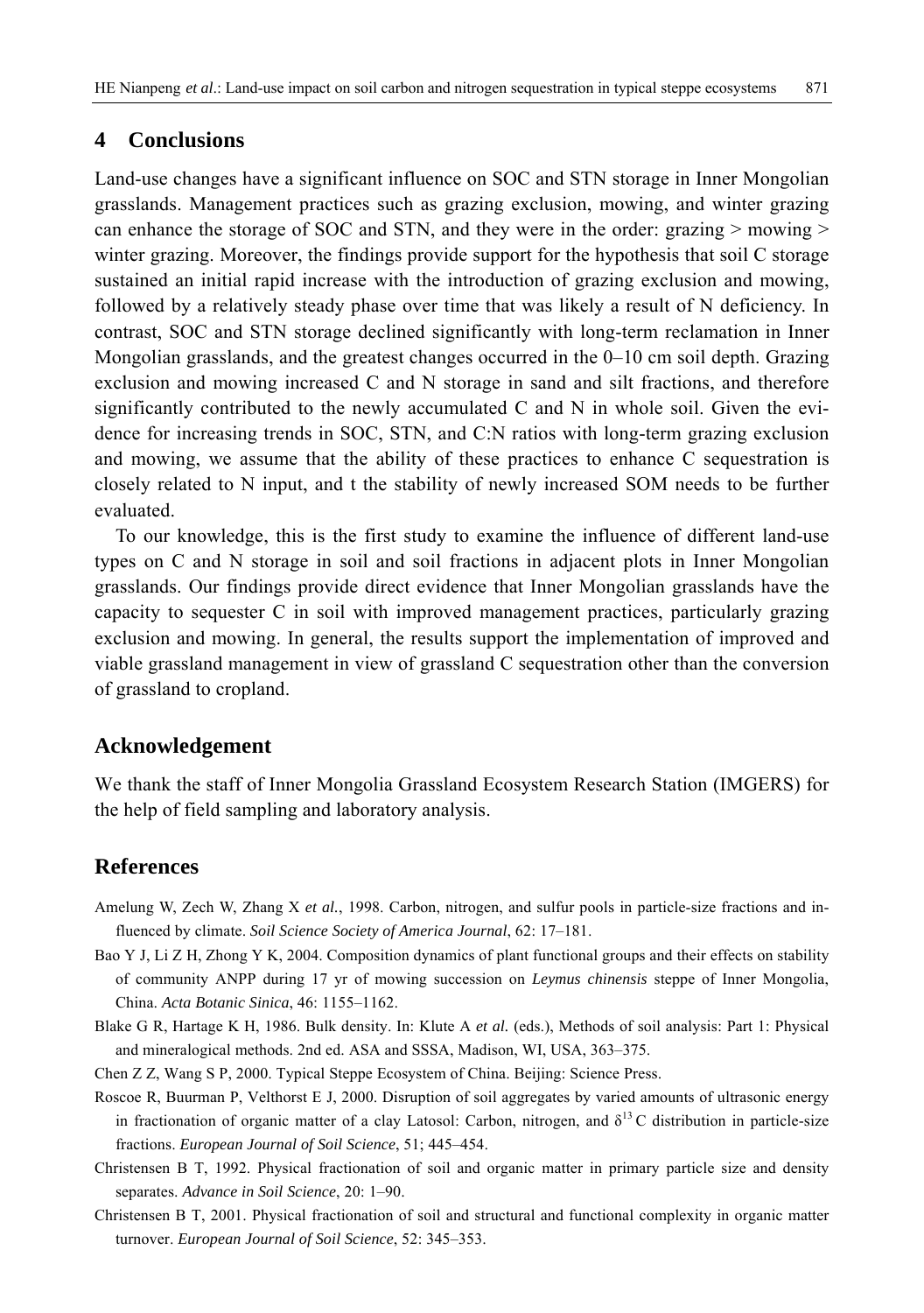- Conant R T, Paustian K, Elliott E T, 2001. Grassland management and conversion into grassland: Effects on soil carbon. *Ecological Applications*, 11: 343–355.
- Covaleda S, Pajares S, Gallardo J F *et al.*, 2006. Short-term changes in C and N distribution in soil particle size fractions induced by agricultural practices in a cultivated volcanic soil from Mexico. *Organic Geochemistry*, 37: 1943–1948.
- Dubeux J C B, Sollenberger L E, Comerford N B *et al*., 2006. Management intensity affects density fractions of soil organic matter from grazed bahiagrass swards. *Soil Biology & Biochemistry*, 38: 2705–2711.
- Elmore A J, Asner G P, 2006. Effects of grazing intensity on soil carbon stocks following deforestation of a Hawaiian dry tropical forest. *Global Change Biology*, 12: 1761–1772.
- Fang J Y, Guo Z D, Piao S L *et al*., 2007. Terrestrial vegetation carbon sinks in China. *Science in China* (Series D), 50: 1341–1350.
- Gallaher R N, Weldon C O, Boswell F C, 1976. A semi-automated procedure for total nitrogen in plant and soil samples. *Soil Science Society of America Journal*, 40: 887–889.
- Guo L B, Gifford R M, 2002. Soil carbon stocks and land use change: A meta-analysis. *Global Change Biology*, 8: 345–360.
- He N P, Wu L, Wang Y S *et al*., 2009. Changes in carbon and nitrogen in soil particle-size fractions along a grassland restoration chronosequence in northern China. *Geoderma*, 150: 302–308.
- He N P, Yu Q, Wu L *et al*., 2008. Carbon and nitrogen store and storage potential as affected by land-use in a *Leymus chinenis* grassland of northern China. *Soil Biology & Biochemistry*, 40: 2952–2959.
- He N P, Zhang Y H, Yu Q *et al*., 2011. Grazing intensity impacts soil carbon and nitrogen storage of continental steppe. *Ecosphere*, 2, art8, doi:10.1890/ES1810-00017.00011.
- Hoffmann C, Funk R, Wieland R *et al*., 2008. Effects of grazing and topography on dust flux and deposition in the Xilingele grassland, Inner Mongolia. *Journal of Arid Environments*, 72: 792–807.
- Huxman T E, Snyder K A, Tissue D *et al*., 2004. Precipitation pulses and carbon fluxes in semiarid and arid ecosystem. *Oecologia*, 141: 254–268.
- IPCC (Intergovernmental Panel on Climate Change), 2007. Fourth Assessment Report, Climate Change 2007: Synthesis Report. Cambridge, UK: Cambridge University Press.
- Jones M B, Donnelly A, 2004. Carbon sequestration in temperate grassland ecosystems and the influence of management, climate and elevated CO<sub>2</sub>. *New Phytologist*, 164: 423–439.
- Lal R, 2009. Sequestering carbon in soil of arid ecosystems. *Land Degradation and Development*, 20: 441–454.
- Leifeld J, Kögel-Knabner I, 2005. Soil organic matter fractions as early indicators for carbon stock changes under different land-use? *Geoderma*, 124: 143–155.
- Li X G, Li F M, Singh B *et al.*, 2007. Soil management changes organic carbon pools in alpine pastureland soils. *Soil & Tillage Research*, 93: 186–196.
- Liu M L, Baoyin T G T, Chi Y *et al*., 2007. Effect of mowing systems on composition of *Stipa grandis* community in Inner Mongolia steppe. *Journal of Beijing Normal University*, 43: 83–87.
- Mikhailova E A, Bryant R B, Vassenev I I *et al.*, 2000. Cultivation effects on soil carbon and nitrogen contents at depth in the Russian Chernozem. *Soil Science Society of America Journal*, 64: 738–745.
- Neff J C, Reynolds R L, Belnap J *et al*., 2005. Multi-decadal impacts of grazing on soil physical and biogeochemical properties in southeast Utah. *Ecological Applications*, 15: 87–95.
- Olk D C, Gregorich E G, 2006. Overview of the symposium proceeding, "meaningful pools in determining soil carbon and nitrogen dynamics. *Soil Science Society of America Journal*, 70: 967–974.
- Pei S F, Fu H, Wan C G, 2008. Changes in soil properties and vegetation following exclosure and grazing in degraded Alxa desert steppe of Inner Mongolia, China. *Agricultural Ecosystem & Environment*, 124: 33–39.
- Post W M, Kwon K C, 2000. Soil carbon sequestration and land-use change: Processes and potential. *Global Change Biology*, 6: 317–327.
- Schwinning S, Sala O E, 2004. Hierarchy of responses to resource pulses in arid and semi-arid ecosystems.